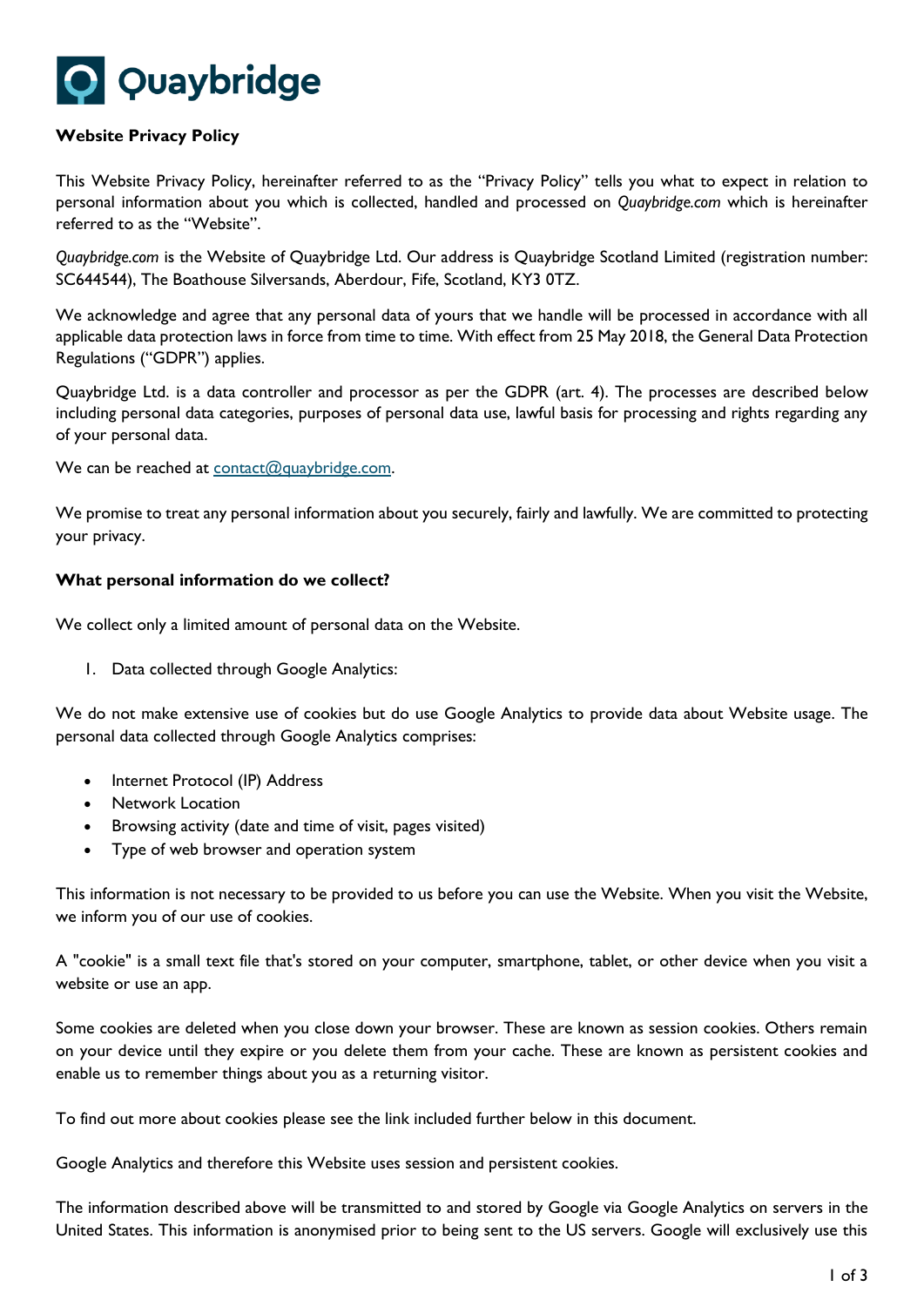# Quaybridge

information to analyse our website performance and provide other services in regard to the Website. You can withdraw your consent regarding the use of cookies.

# **How do we use the information?**

The information described above is used to analyse and improve the Website performance to help provide a better online experience.

- 2. Personal data collected from the contact form on the Website we may collect, hold and process:
- Name
- Email
- Subject
- Any message you leave on the form
- Mentoring programme of interest

## **How do we use the information?**

The information described above is used to be able to provide you with the information you request from us when using the Website.

## **Who do we share your data with?**

Personal data shall not be transferred to a country or territory outside the EEA unless that country or territory ensures an adequate level of protection or the appropriate safeguards are in place for your rights and freedoms. Before such a transfer takes place outside of the EEA, we will provide you with further information concerning this.

We will not disclose any personal data outside our organisation, except for third parties hosting the Website or involved in its content or management.

# **Legal basis**

Our lawful basis for collecting and processing the personal information described above is legitimate interest.

We use cookies on the Website to help provide the best possible online experience. By using this Website you agree to our use of cookies.

We may need to process the information described above based on legal or regulatory obligations.

# **Your rights**

You have the right at any time to request the following in relation to the information about you that we hold: right to access to data, rectification, erasure, restriction on processing, objection to processing and right to data portability.

You can access the lists of cookies stored by your browser in the settings of most internet browsers. As mentioned above, you can always withdraw your consent or opt-out out of the use of cookies by changing the cookie settings in your browser to stop the collection and use of cookie technology.